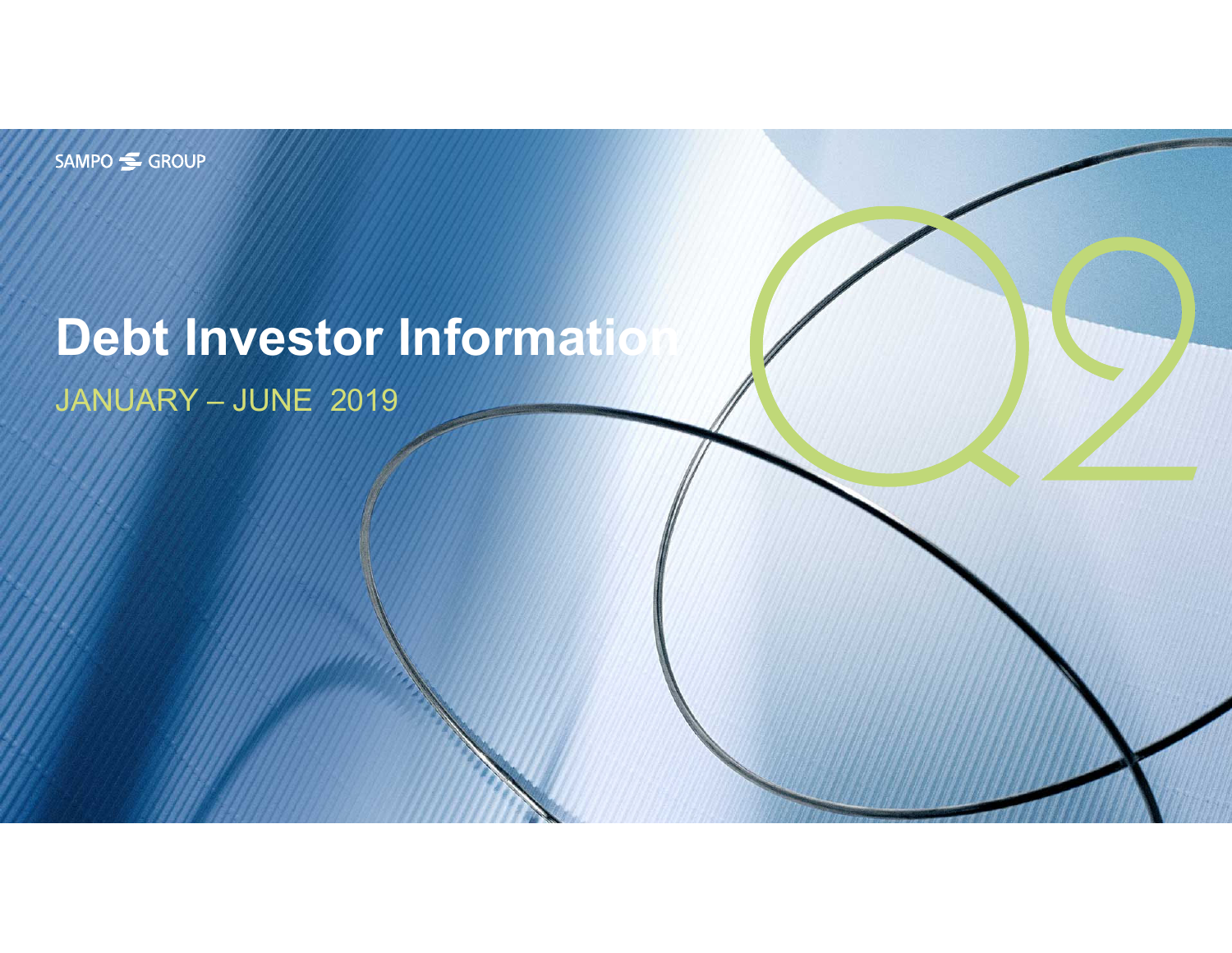### **Key debt figures and ratings**

| <b>Sampo plc</b>                                                                                | 30.6.2019           | <b>Sampo Group</b>                                                                                     | Q2/2019                         |
|-------------------------------------------------------------------------------------------------|---------------------|--------------------------------------------------------------------------------------------------------|---------------------------------|
| Gross Debt, EURm<br>• Gross Debt to Equity, %<br>Financial Leverage, %<br>(= Debt/(Debt+Equity) | 3,961<br>55%<br>36% | • Shareholders' Equity, EURm<br>• Hybrid Bonds, EURm<br>• Senior Debt, EURm<br>• Financial leverage, % | 12,290<br>949<br>3,467<br>26.2% |

|                                                                    |                | Moody's        | <b>Standard and Poor's</b> |                |  |
|--------------------------------------------------------------------|----------------|----------------|----------------------------|----------------|--|
|                                                                    | Rating         | <b>Outlook</b> | Rating                     | <b>Outlook</b> |  |
| Sampo plc<br>- Long-term Issuer Rating                             | A <sub>3</sub> | Stable         | А-                         | Stable         |  |
| If P&C Insurance (Sweden)<br>- Insurance Financial Strength Rating | A <sub>1</sub> | Stable         | A+                         | <b>Stable</b>  |  |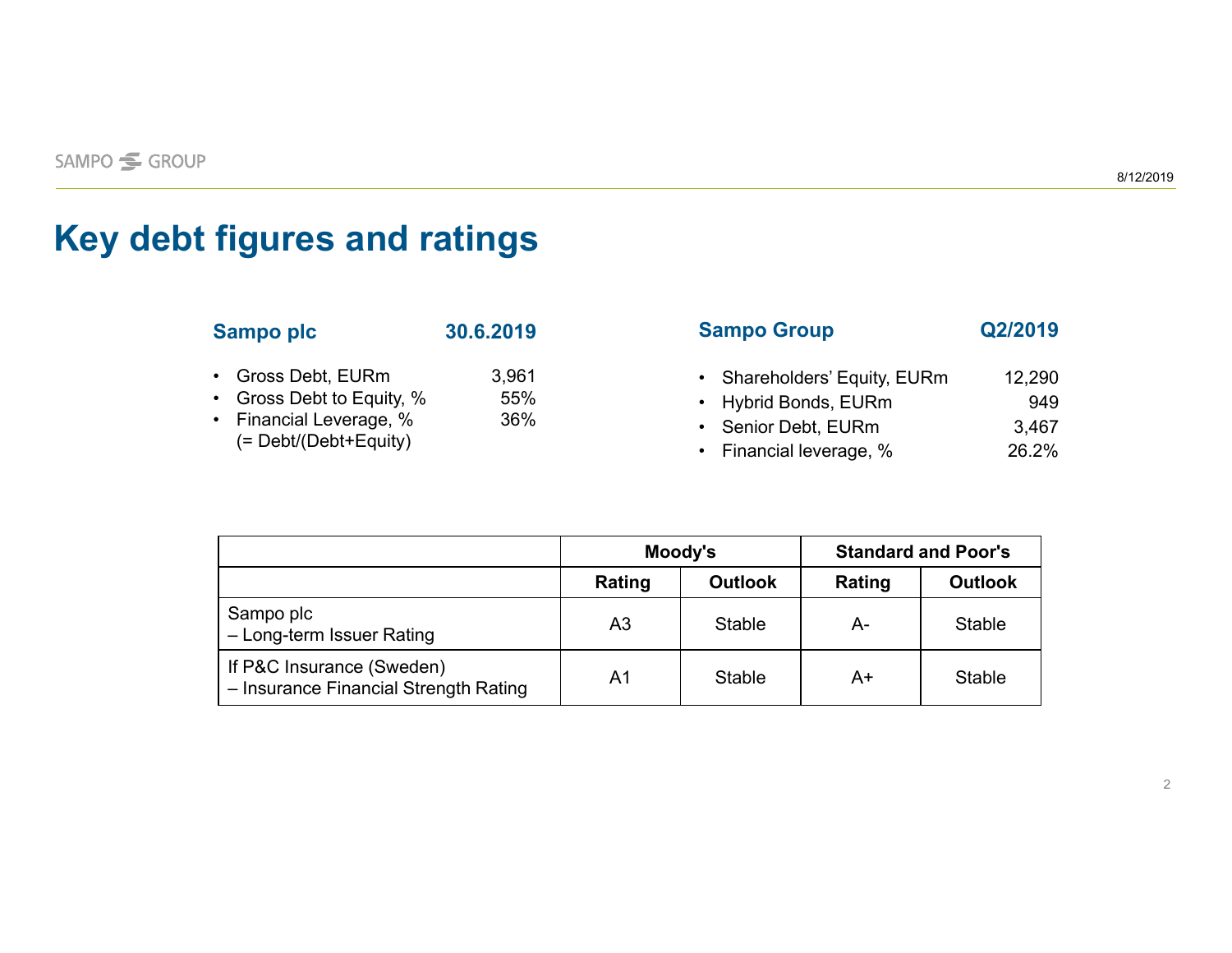#### **Sampo Group ― Conservative Leverage**



• "Loan-To-Values" based on above figures is low • Parent Company's Financial Leverage is 36%

=> Sampo's position to refinance its debt is adequate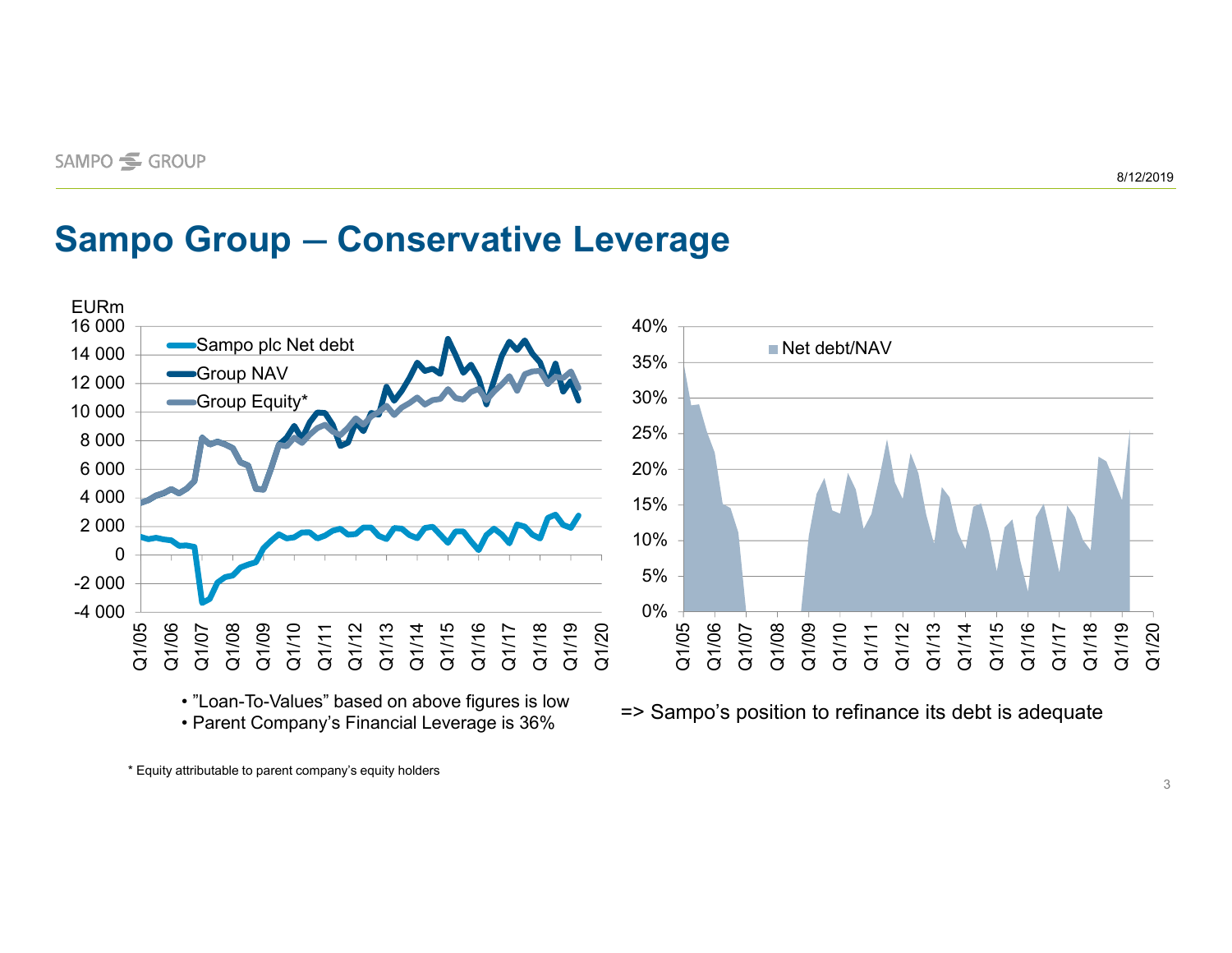### **Sampo plc ‒ Simple cash flows and adequate liquidity**



#### **Flow of Funds Balance Sheet, EURm**

| <b>Assets</b>             | 11,263 | <b>Liabilities</b>        | 11,263 |
|---------------------------|--------|---------------------------|--------|
| Liquidity                 | 658    | <b>CPs Issued</b>         | 48     |
| Investment assets         | 792    | <b>LT Senior Debt</b>     | 3,419  |
| - Real Estate             | 2      | - Private Placements      | 108    |
| - Fixed Income            | 30     | - Bonds Issued            | 3,311  |
| - Equity & Private Equity | 760    | - Pension Insurance Ioans | 0      |
| Subordinated Loans        | 504    | <b>Subordinated Debt</b>  | 494    |
| <b>Equity Holdings</b>    | 9,200  | Capital                   | 7,191  |
| - Subsidiaries            | 3,401  | - Undistributable         | 98     |
| - Associated              | 5,799  | - Distributable           | 7,093  |
| <b>Other Assets</b>       | 110    | <b>Other Liabilities</b>  | 111    |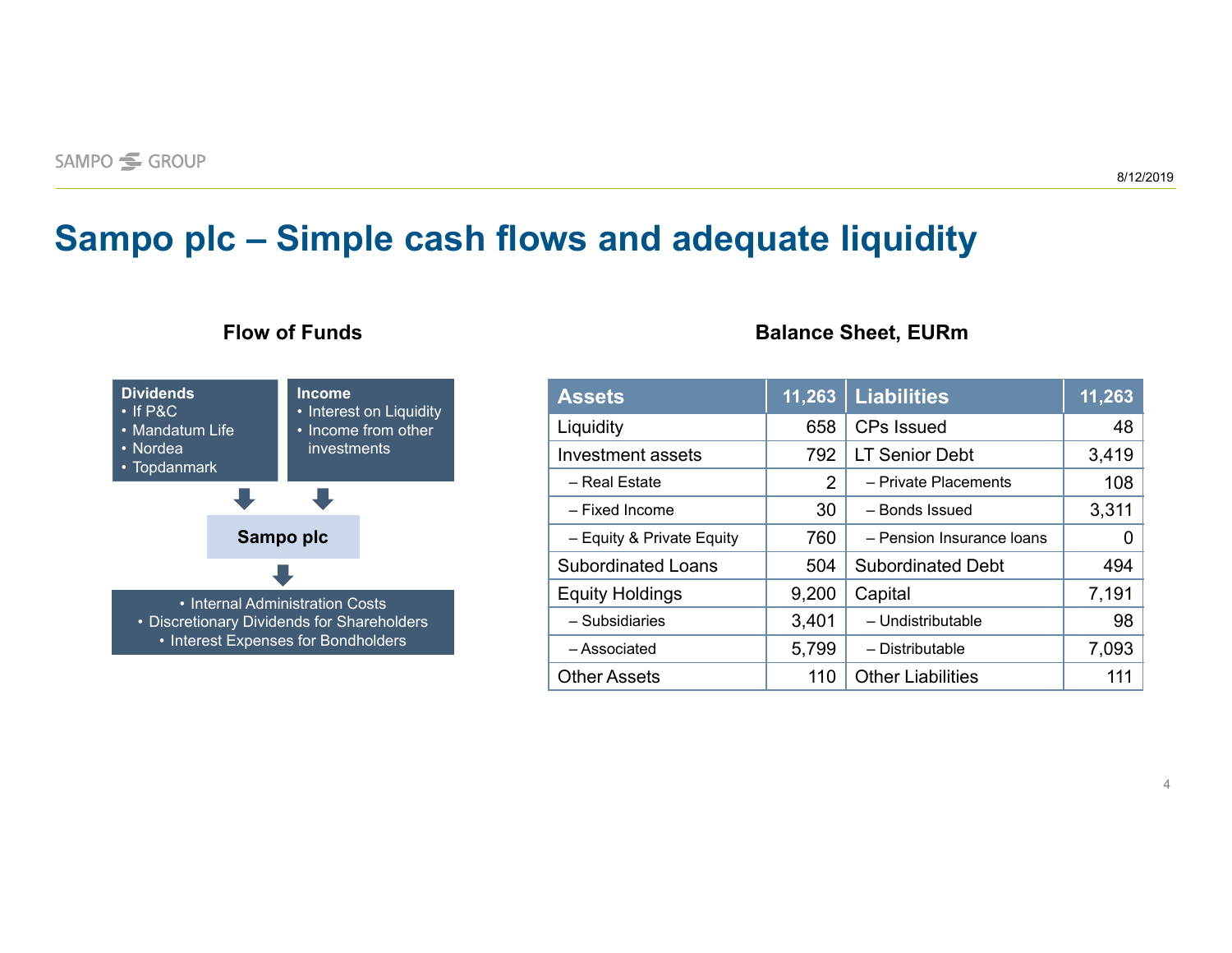#### **Sampo plc ‒ Reported profit facilitates debt servicing**

| <b>EURm</b>          | 2010  | 2011  | 2012  | 2013  | 2014  | 2015  | 2016  | 2017  | 2018  | $1 - 61$<br>2019 |
|----------------------|-------|-------|-------|-------|-------|-------|-------|-------|-------|------------------|
| Dividend income*     | 747   | 762   | 773   | 879   | 1,069 | 1,226 | 1,567 | 1,453 | 1,671 | 836              |
| Operating profit     | -8    | $-10$ | $-17$ | $-20$ | $-18$ | $-14$ | $-17$ | $-14$ | -8    | -8               |
| Net financial result | $-37$ | $-70$ | $-20$ | $-26$ | $-1$  | 17    | 17    | $-43$ | 5     | 32 <sup>2</sup>  |
| Profit before taxes  | 702   | 683   | 737   | 832   | 1,050 | 1,229 | 1,567 | 1,396 | 1,669 | 859              |

\*Parent Company is not equal to Holding Segment; Dividend Income includes also dividends from Private Equity investments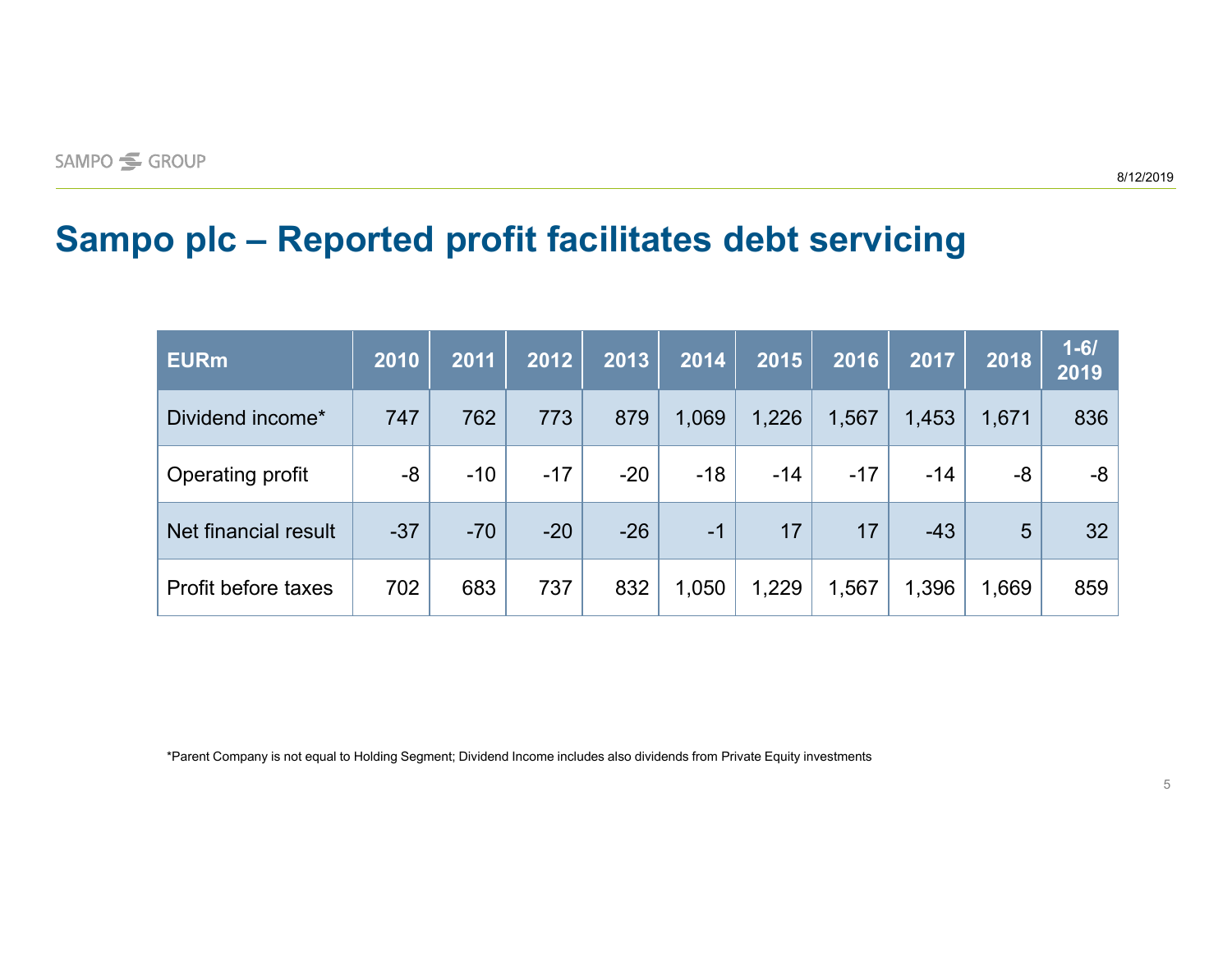### **Sampo plc ‒ Cash and tradable financial investments**

| <b>Instrument</b>            | <b>Market Value,</b><br>Nominal, million | <b>Running Yield,%</b> | <b>Call Date</b> |
|------------------------------|------------------------------------------|------------------------|------------------|
| Cash                         | <b>EUR 658</b>                           |                        |                  |
| <b>Sub-Ordinated Loans</b>   | <b>EUR 490</b>                           | 5.4%                   |                  |
| - Mandatum Life T1 Perpetual | <b>EUR 100</b>                           | 4.4%                   | Annual           |
| $-$ IF T2 30NC10             | <b>EUR 99</b>                            | 6.1%                   | 2021-12-08       |
| - Nordea AT1 PerpNC5         | <b>USD 171</b>                           | 6.0%                   | 2019-09-23       |
| - Nordea AT1 PerpNC5         | <b>USD 98</b>                            | 6.5%                   | 2021-09-13       |
| - Topdanmark T2 PerpNC5      | <b>DKK 135</b>                           | 2.9%                   | 2020-12-11       |
| - Topdanmark T2 PerpNC5.5    | <b>DKK 270</b>                           | 2.4%                   | 2021-06-11       |
| <b>Cash and Loans Total</b>  | <b>EUR 1,148</b>                         |                        |                  |
| <b>Investment Assets</b>     | <b>EUR 792</b>                           |                        |                  |
| <b>Total</b>                 | <b>EUR 1,940</b>                         |                        |                  |

• In case subordinated loans are sold, both liquidity and Own Funds at Group level are generated

• This buffer of liquidity and Own Funds comes with positive interest margin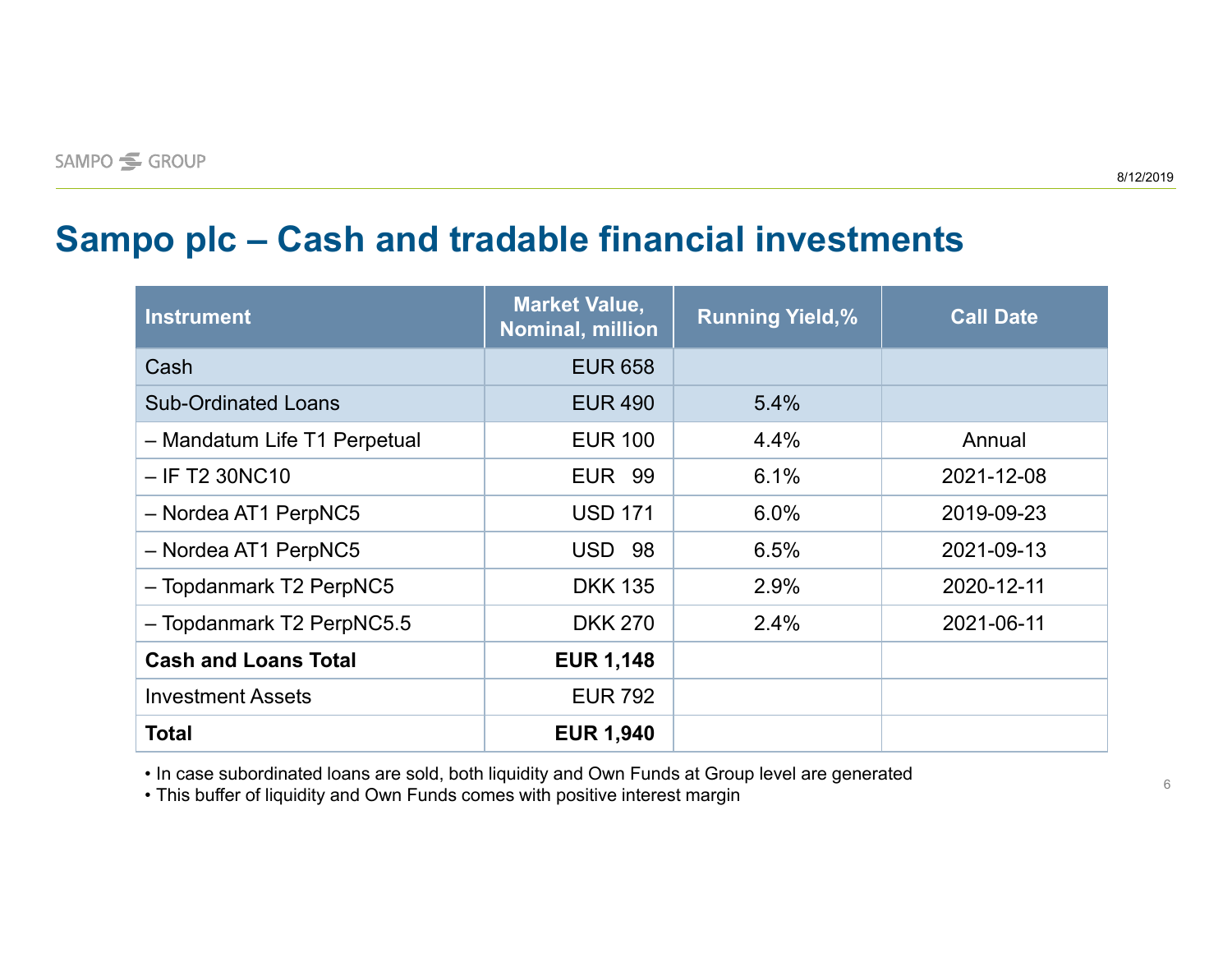### **Sampo plc ‒ Net interest bearing debt**

|                                 | 2019  |                |       | 2018  |       | 2017           |       |                |       |                |
|---------------------------------|-------|----------------|-------|-------|-------|----------------|-------|----------------|-------|----------------|
| <b>EURm</b>                     | Q2    | Q <sub>1</sub> | Q4    | Q3    | Q2    | Q <sub>1</sub> | Q4    | Q <sub>3</sub> | Q2    | Q <sub>1</sub> |
| + Gross debt                    | 3,961 | 4,023          | 4,067 | 4,142 | 3,535 | 3,591          | 3,177 | 3,178          | 3,279 | 2,932          |
| Bonds & notes                   | 3,419 | 3,942          | 3,943 | 3,951 | 3,341 | 3,359          | 2,884 | 2,885          | 2,884 | 2,399          |
| Domestic CPs                    | 48    | 80             | 124   | 191   | 195   | 232            | 293   | 293            | 394   | 534            |
| Subordinated debt               | 494   |                |       |       |       |                |       |                |       |                |
| - Interest bearing assets       | 1,192 | 2,114          | 1,959 | 1,311 | 928   | 2,428          | 1,754 | 1,184          | 1,137 | 2,112          |
| Liquidity buffer + fixed income | 688   | 1,611          | 1,470 | 815   | 437   | 1,944          | 1,258 | 684            | 509   | 1,471          |
| Subordinated loans              | 504   | 503            | 489   | 496   | 492   | 485            | 496   | 500            | 628   | 640            |
| <b>Net debt</b>                 | 2,769 | 1,908          | 2,108 | 2,831 | 2,607 | 1,163          | 1,423 | 1,994          | 2,142 | 820            |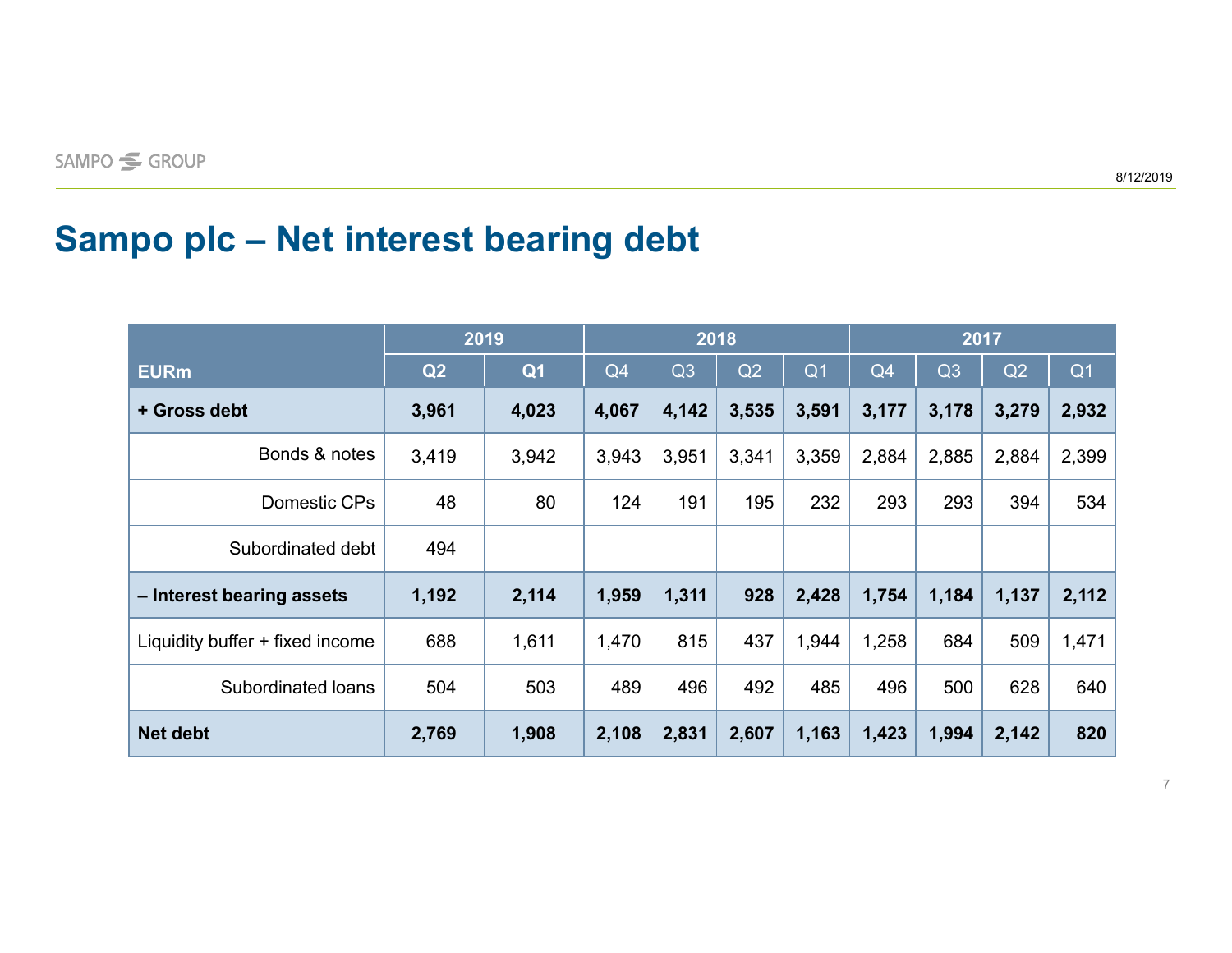8

## **Sampo Group ‒ Issued Debt Instruments**

| <b>Instrument</b>  |                                          |      |                     | <b>Nominal</b>  |      | Coupon              |      | <b>Swap</b>                 |                                | <b>Effective Rate</b> |      | <b>Maturity</b> |
|--------------------|------------------------------------------|------|---------------------|-----------------|------|---------------------|------|-----------------------------|--------------------------------|-----------------------|------|-----------------|
|                    |                                          |      |                     |                 |      |                     |      |                             |                                |                       |      |                 |
| CPs issued         |                                          |      |                     | 49 EURm         |      | Euribor + Margin    |      |                             |                                | 0.25%                 |      | Average 3M      |
| Senior Bond        |                                          |      |                     | 2,000 SEKm      |      | Stibor $3M + 0.77%$ |      | Euribor3M + 0.59%           |                                | 0.28%                 |      | 2020-05-28      |
| <b>Senior Bond</b> |                                          |      |                     | 1,000 SEKm      |      | 1.25%               |      | EUR 1.01%                   |                                | 1.01%                 |      | 2020-05-28      |
| Senior Bond        |                                          |      |                     | <b>500 EURm</b> |      | 1.50%               |      |                             |                                | 1.59%                 |      | 2021-09-16      |
| <b>Senior Bond</b> |                                          |      |                     | <b>700 SEKm</b> |      | 0.88%               |      | Euribor $6M + 0.38%$        |                                | 0.13%                 |      | 2022-05-23      |
| Senior Bond        |                                          |      |                     | 1,300 SEKm      |      | Stibor3M + 0.55%    |      | Euribor $6M + 0.39\%$       |                                | 0.14%                 |      | 2022-05-23      |
|                    | <b>Senior Bond</b>                       |      |                     | <b>750 EURm</b> |      | 1.00%               |      |                             |                                | 1.01%                 |      | 2023-09-18      |
|                    | Senior Bond                              |      |                     | <b>500 EURm</b> |      | 1.25%               |      | Euribor $6M + 0.74%$        |                                | 0.49%                 |      | 2025-05-20      |
|                    | <b>Senior Bond</b>                       |      |                     | <b>500 EURm</b> |      | 1.625%              |      |                             |                                | 0.85%                 |      | 2028-02-21      |
|                    | Senior Bond under separate documentation |      |                     | 1,000 NOKm      |      | 3.100%              |      |                             | Euribor $6M + 0.77\%$<br>0.54% |                       |      | 2028-09-07      |
|                    | <b>Hybrid Tier2 Bond</b>                 |      |                     | <b>500 EURm</b> |      | 3.375%              |      |                             |                                | 3.48%                 |      | 2030-09-27      |
| Senior Bond        |                                          |      |                     | <b>500 EURm</b> |      | 2.25%               |      |                             |                                | 1.49%                 |      | 2030-09-27      |
|                    | <b>Public debt</b>                       |      |                     | 3,875 EURm      |      |                     |      |                             |                                | 1.28%                 |      |                 |
|                    | <b>Private placements</b>                |      |                     | <b>110 EURm</b> |      |                     |      |                             |                                | 0.78%                 |      |                 |
| 1000               |                                          |      |                     |                 |      |                     |      |                             |                                |                       |      |                 |
|                    |                                          |      | $\blacksquare$ CP's | ■ Senior / EMTN |      |                     |      | Senior / Private placements |                                | ■ Hybrid / Tier 2     |      |                 |
| 800                |                                          |      |                     |                 |      |                     |      |                             |                                |                       |      |                 |
| 600                |                                          |      |                     |                 |      |                     |      |                             |                                |                       |      |                 |
| EURm<br>400        |                                          |      |                     |                 |      |                     |      |                             |                                |                       |      |                 |
| 200                |                                          |      |                     |                 |      |                     |      |                             |                                |                       |      |                 |
|                    |                                          |      |                     |                 |      |                     |      |                             |                                |                       |      |                 |
| 0                  | 2019                                     | 2020 | 2021                | 2022            | 2023 | 2024                | 2025 | 2026                        | 2027                           | 2028                  | 2029 | 2030            |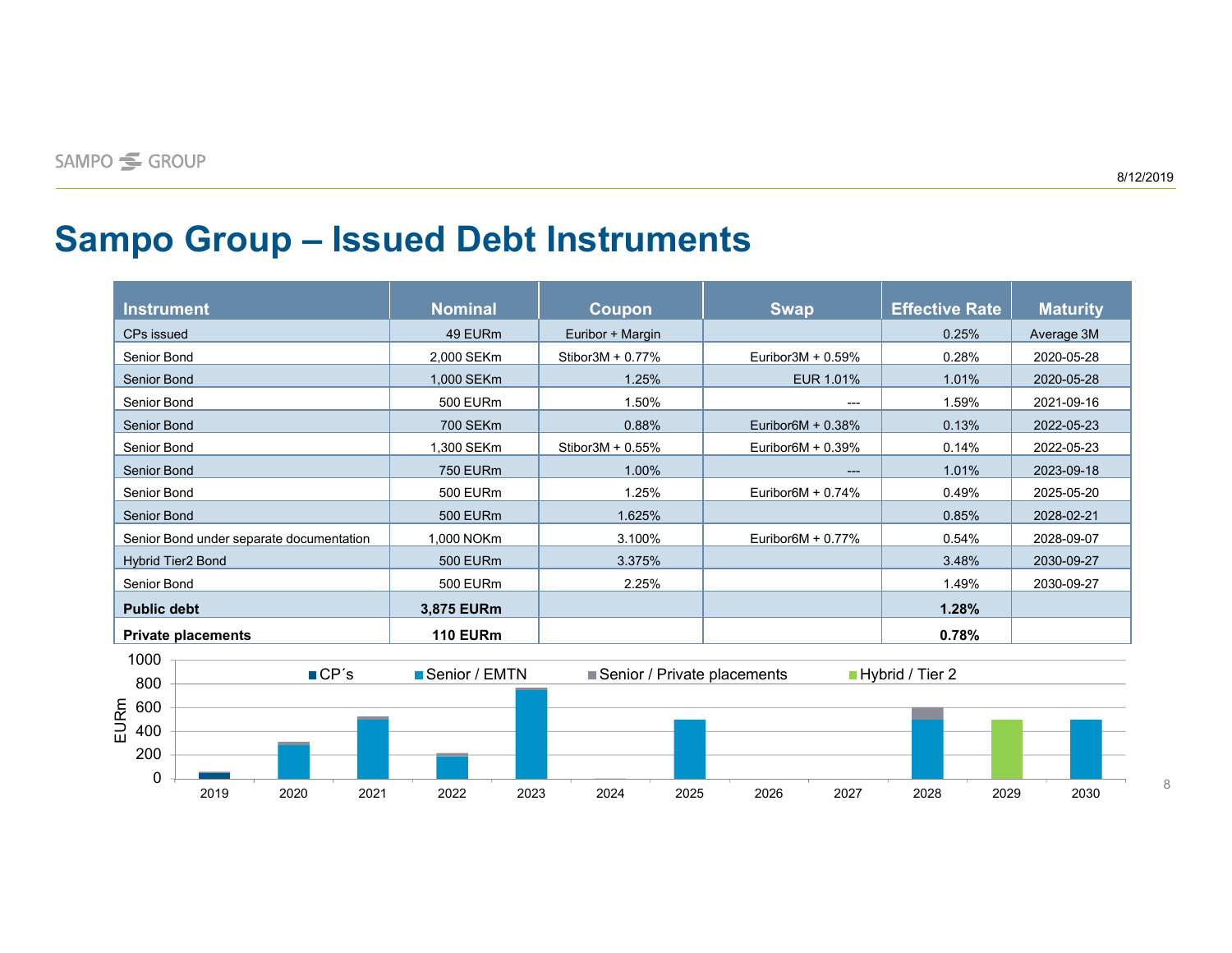### **Practical information**

#### **Debt investor contacts**

Laura Liljeström, Portfolio Manager tel. +358 10 516 0709 laura.liljestrom@sampo.fi

Knut Arne Alsaker, CFO tel. +358 10 516 0010knut-arne.alsaker@sampo.fi

Jarmo Salonen, Head of Investor Relations and Group Communications tel. +358 10 516 0030 jarmo.salonen@sampo.fi

#### **Financial calendar 2019**

| 07/02/2019 | <b>Financial Statement Release for 2018</b><br>Silent period 08/01/2019-07/02/2019 |
|------------|------------------------------------------------------------------------------------|
| Week 10    | <b>Annual Report 2018</b>                                                          |
| 09/04/2019 | <b>AGM</b>                                                                         |
| 08/05/2019 | Interim Statement Q1/2019                                                          |
|            | Silent period 08/04/2019-08/05/2019                                                |
| 07/08/2019 | Half-Year Financial Report 2019                                                    |
|            | Silent period 08/07/2019-07/08/2019                                                |
| 06/11/2019 | Interim Statement Q3/2019                                                          |
|            | Silent period 07/10/2019-06/11/2019                                                |
|            |                                                                                    |

#### *Disclaimer*

*This presentation may contain forward-looking statements that reflect management's current views with respect to certain future events and potential financial performance. Although Sampo believes that the expectations reflected in such forward looking statements are reasonable, no assurance can be given that such expectations will prove to have been correct. Accordingly, results could differ materially from those set out in the forward-looking statements as a result of various factors. Important factors that may cause such a difference for Sampo include, but are not limited to: (i) the macroeconomic development, (ii) change in the competitive climate and (iii) developments in capital markets.*

*This presentation does not imply that Sampo has undertaken to revise these forward-looking statements, beyond what is required by applicable law or applicable stock exchange regulations if and when circumstances arise that will lead to changes compared to the date when these statements were provided.*